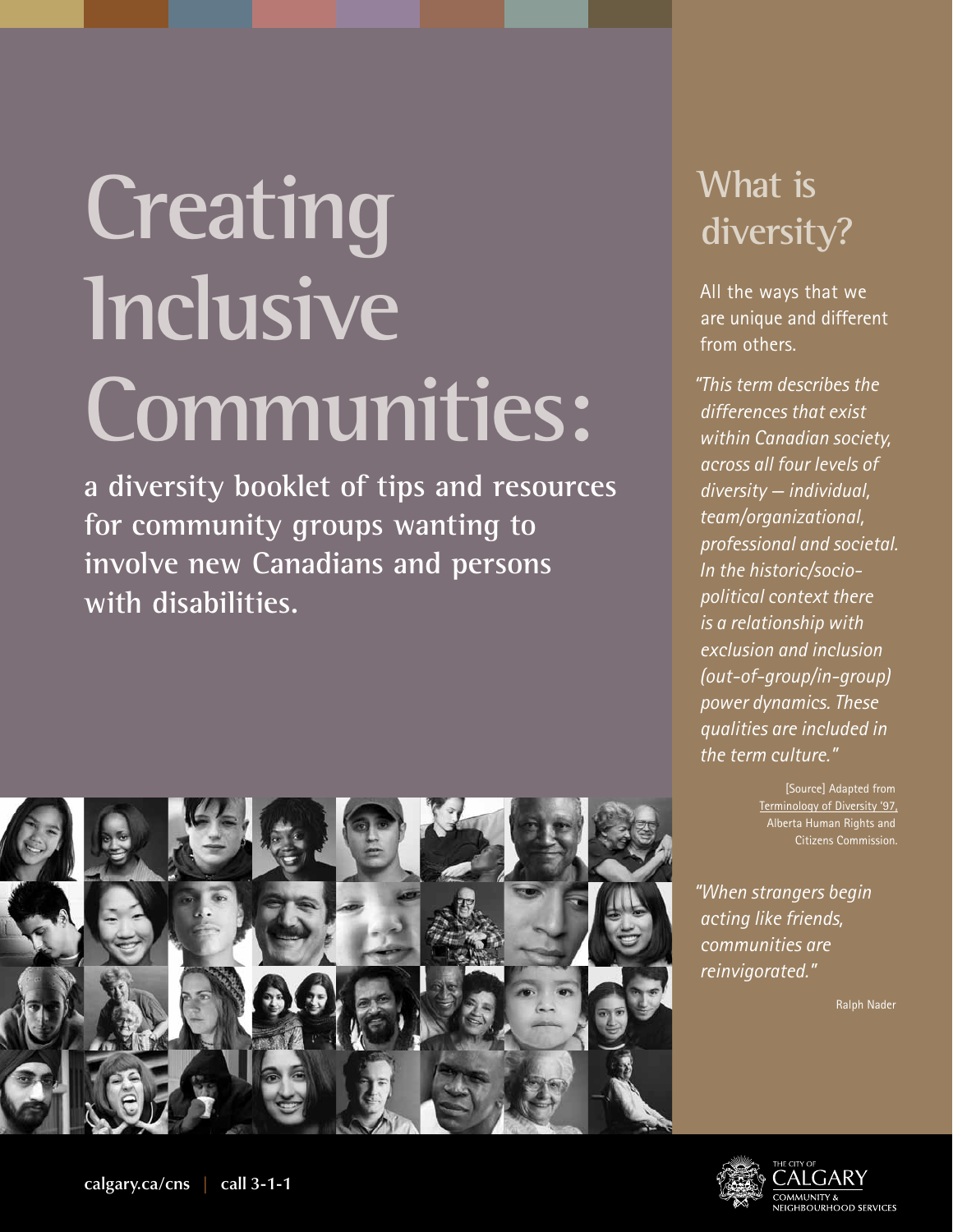

#### **Table of contents**



## **Inclusion is . . .**

Taking into consideration that diverse groups have different needs that might require extra work on your part before they can have access to the opportunities and events that everyone else has.

Treating each person and group according to their needs.

Everybody's responsibility. Particularly those who are part of a dominant group because they are the ones with more privilege and power to change the 'isms' in society.

#### **The "isms" preventing inclusion.**

Something that may get in the way of inclusion is society's belief that one person/group is better than another. When that belief is combined with society's granting certain privileges and power to the mainstream group that's defined as the ideal, then we have the "isms" in our lives.

When the belief is about skin colour, it gives way to racism.

When the belief is about ability, it gives way to ableism.

When the belief is about gender, it gives way to sexism.

. . .and so on and so forth.

Inclusion is about recognizing that, due to their characteristics, these groups are vulnerable and generally at a disadvantage when it comes to sharing resources and opportunities in society. Inclusion is about taking action to incorporate all people into community life.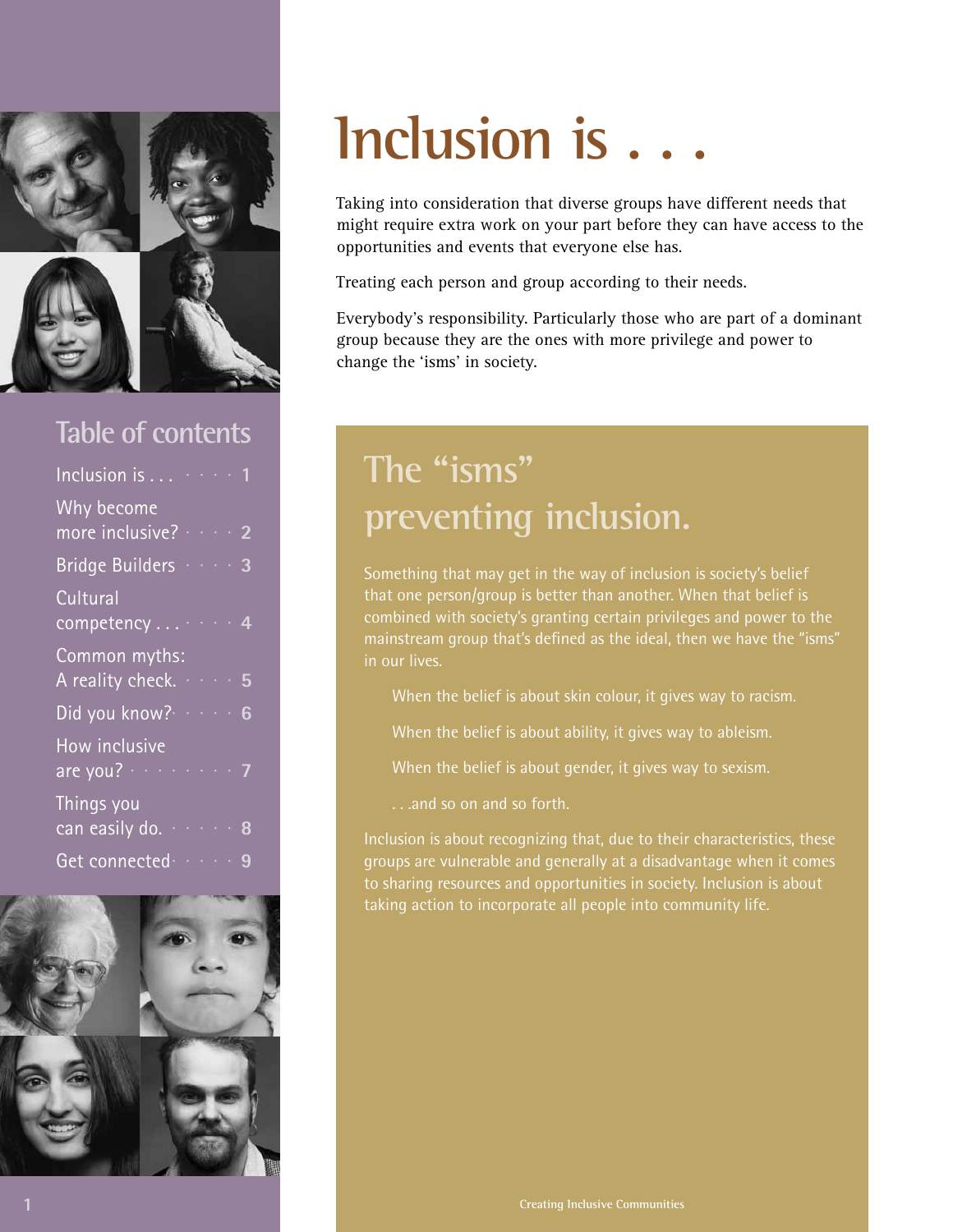## **Why become more inclusive?**

We are becoming a more diverse society and yet, groups with diverse needs continue to experience discrimination and exclusion.

Inclusion is a part of the Canadian way:

- *· Canadian Charter of Rights and Freedoms*
- *· Canadian Multiculturalism Act*
- *· Alberta Human Rights, Citizenship and Multiculturalism Act*
- *· Employment Equity and Human Rights*
- *· Calgary's declaration of Municipalities Against Racial Discrimination*

#### **Advantages to being inclusive:**

- · Fulfilling the mandate of serving and involving the community as a whole.
- · Enhancing problem solving and creative thinking skills.
- · Having access to diverse, best qualified individuals.
- · Building partnerships with culturally diverse businesses, religious groups and other cultural organizations.
- · Empowering people to contribute the best of what they have to offer without holding back because they don't fit in.
- Diversifying volunteer base and support from a broader constituency.
- Responding more quickly and easily to broader community needs.
- · Avoiding legal and other disputes associated with discrimination, harassment and other human rights infringements.



In 1959, the ratio of caucasian to visible minority persons in Calgary was 350:1. Today, the ratio is 5:1.

In 1971, Canada became the first country in the world to adopt the Multiculturalism Policy.

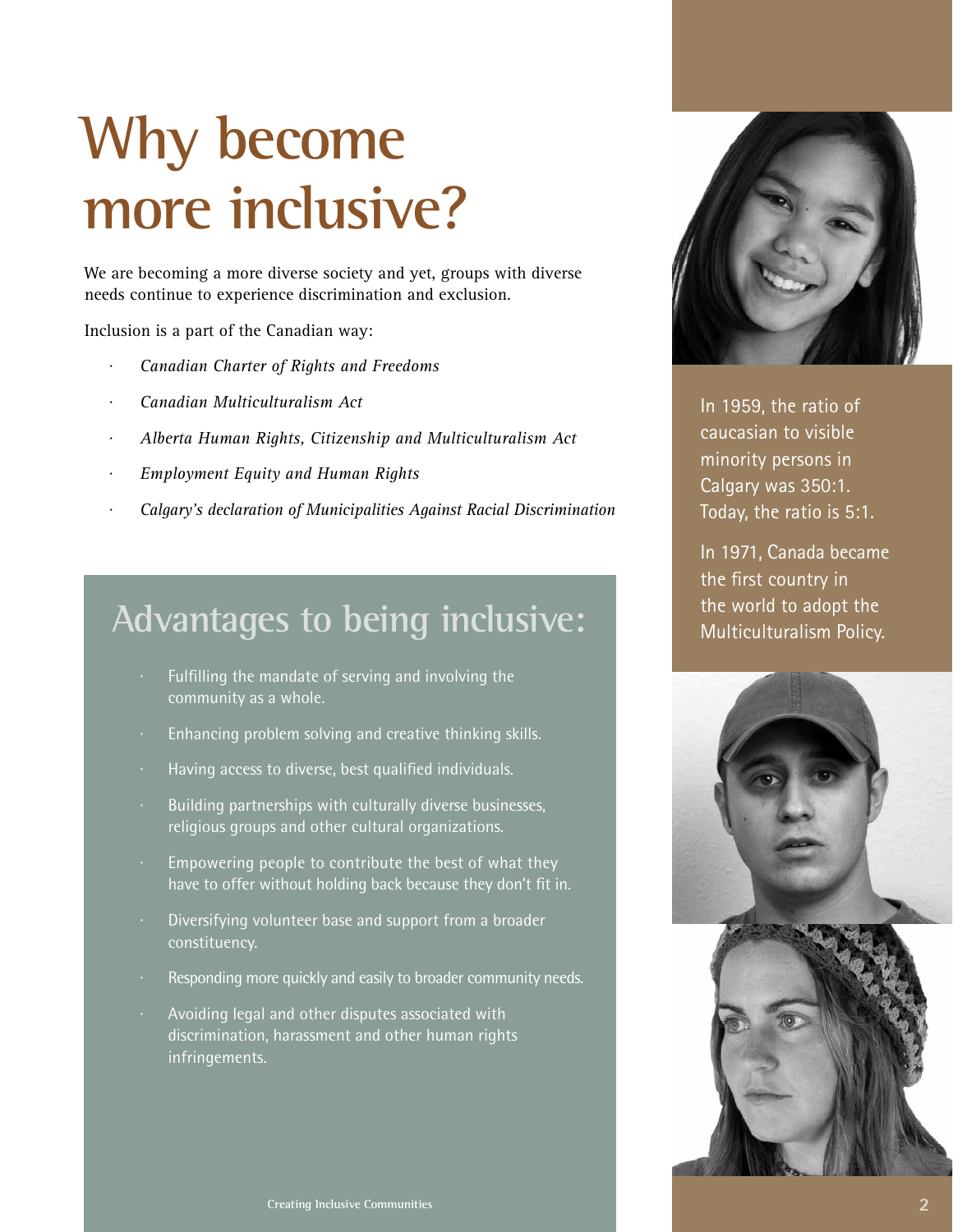

*"One-third of all persons with disabilities, almost half of all recent immigrants and over half of all aboriginal persons in Calgary are living in poverty."*

> [Source] Prosperity: on Being Without, in the Land of Plenty. The City of Calgary.



## **Bridge Builders**

Building rapport, relationships and acknowledging people with disabilities is the most helpful manner of connecting with them. It's better to talk to people and risk making mistakes than to keep distant and silent for fear of doing something wrong.

When you see someone with a disability, it's okay to ask if he or she requires any help. Remember too that an aide who is accompanying someone with a disability may also require assistance.

Treat adults as adults. Speak to an adult with a disability in the same tone that you would use with any other adult. And speak directly to the person rather than to the aide.

#### **Understanding disability is important.**

The extent to which a person becomes disabled by an impairment depends on the frequency and intensity of limitations associated with each disability. However, the individual's environment has a significant impact. The more accommodating the environment, the less severe the limitation placed on the individual.

People with disabilities see themselves first and foremost as a person, and then as someone who happens to have a disability. They don't want to be defined by their disability. Our use of terminology is therefore important.

It is preferable to use the terms:

- People with disabilities rather than disabled people.
- People with mobility or visual impairment.
- People hard of hearing.

Often, employers assume that persons with disabilities are unable to work. Most people can in fact lead productive lives when the right conditions are provided.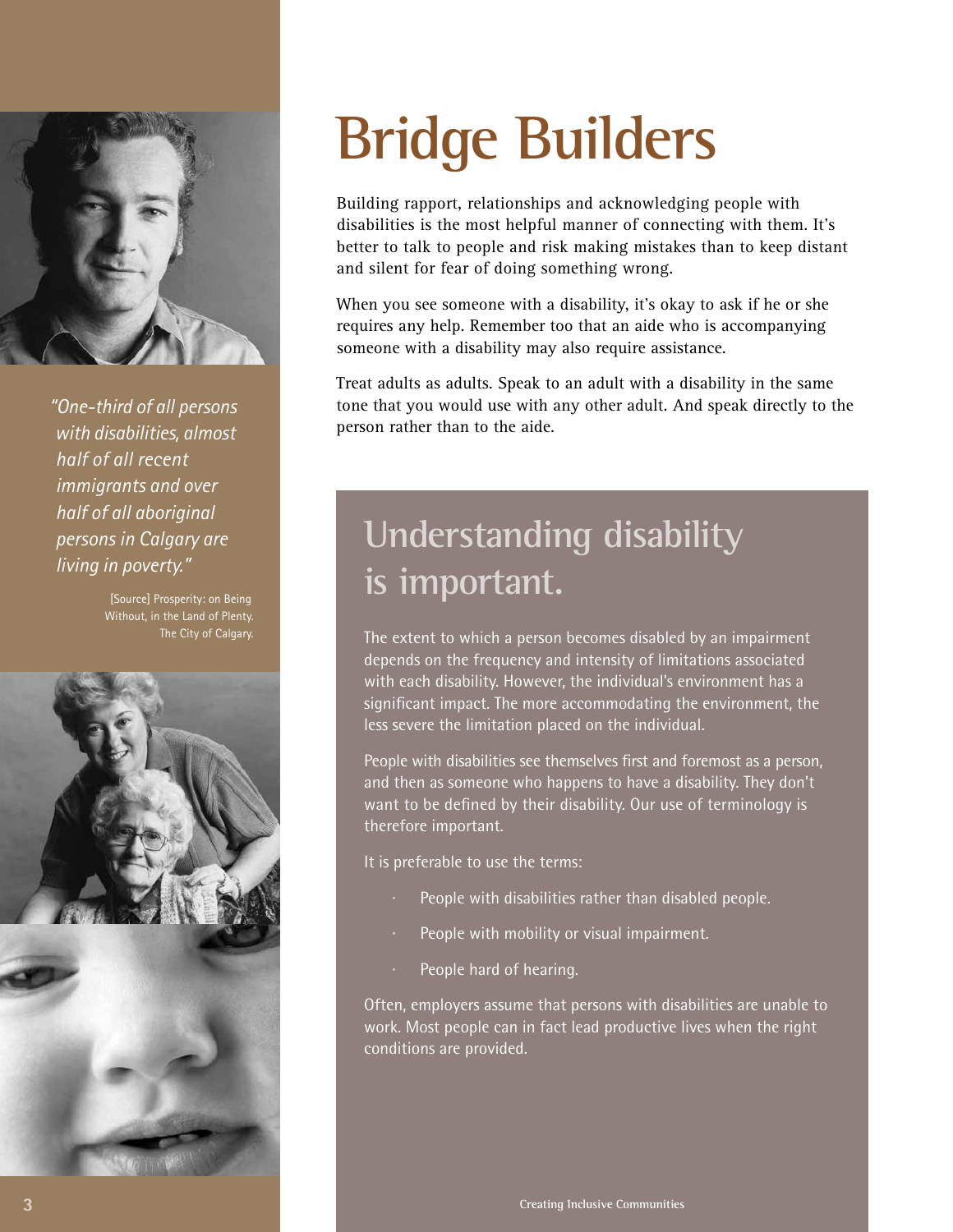## **Cultural competency . . .**

Is about being able to function and communicate effectively with people of various racial, ethnic, religious and linguistic groups. This involves sensitivity, knowledge about various cultures, communication and, most importantly, the belief in equality.

*Immigrants account for one-fifth of Calgary's population.*

*The percentage of newcomers with a university degree is more than double that of Canadian born residents and yet their poverty level in Calgary is more than 50 per cent higher.*

> [Source] Poverty in Calgary. The City of Calgary, Community Strategies, Policy & Planning division.

#### **Involve new Canadians.**

Understand/interact. You are not expected to know everything about the many cultures represented in Calgary but you can become knowledgeable about some things from certain countries by becoming friends with people from those cultures.

Use language appropriate to the person's needs. Assess their comfort with the English language first and, if they are not yet proficient, speak slowly, clearly, with simple words and without slang or jargon.

Pay attention to communication styles. Consider using visual aids and body language along with verbal communication.

Avoid labelling or stereotyping. Generalizations about a group is stereotyping. Accepting jokes that promote generalizations, or mentioning a person's cultural background or ethnicity in reference to a negative behaviour is stereotyping.

Don't judge by appearances. One's appearance, manner or accent does not tell of the person, their history, beliefs or abilities. Check your assumptions.



*"Cultural competency… is compatible with the fundamental principles of respect, equality and diversity that Canada has long embraced."*

> [Source] Cultural Competency: A Self-Assessment Guide for Human Service Organizations. Hieu Van Ngo.

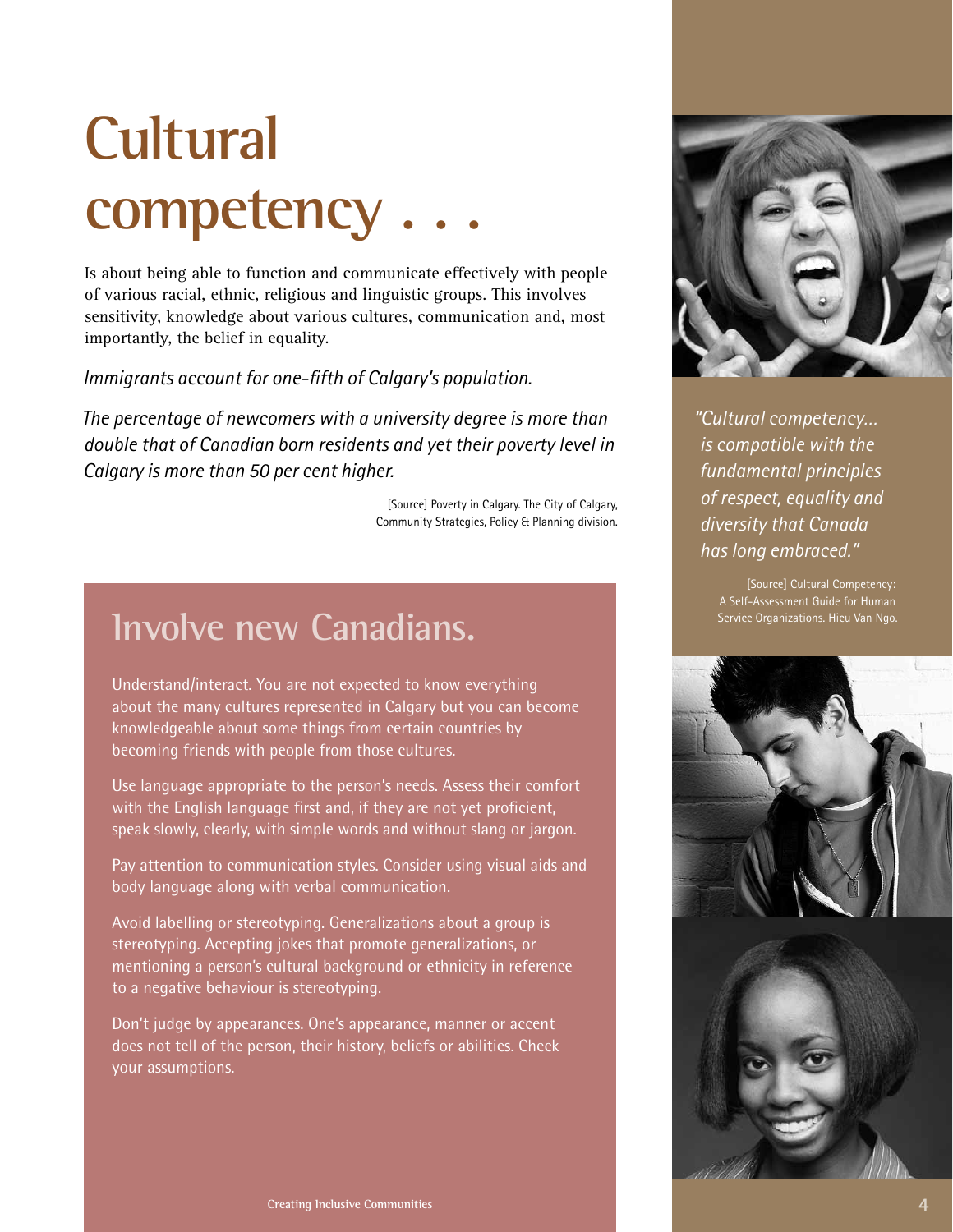

A lot of people with a physical impairment are not completely disabled by their condition. For example, they may not be completely deaf or blind.



## **Common myths: A reality check.**

#### **Myth**

"Previous immigrants made it with no help, while today's government is spending millions on immigrant and refugee programs."

#### **Reality**

During major migrations from Europe in the early years, major incentives were offered to attract immigrants, including free land, travel subsidies, settlement allowances, start-up provisions, equipment, and even wives. Today, most immigrants have to have educations and/or money before they are allowed into Canada. The average amount being brought in per immigrant is \$18,000. Immigrants contribute to the economy.

### **Myth**

"We are taking in too many immigrants into Canada."

### **Reality**

The largest wave of immigration to Canada was from 1910 to 1913. In 1913 alone, 400,000 immigrants came. In comparison, during the 1980s, we averaged 125,000 immigrants per year. The number established by Immigration Canada for the next five years is 250,000 immigrants per year.

#### **Myth**

"People with certain disabilities don't really know what's going on."

### *<u>M</u>* Reality

Perceptions can be deceiving. People with disabilities are selfaware and, like everyone, crave connections and a relationship with the world around them.

### **Myth**

"Children and adults with disabilities do best with their own kind and prefer to be with other people just like them."

#### **Reality**

When asked, many children with disabilities will say that their best friend is a typical child, not another child with a disability. Encouraging children to play among themselves regardless of ability illustrates the wonderful lesson that everyone is equally valuable.

#### [Sources]

Alberta Facts. Edmonton Social Planning Council, March 1992.

Family Support for Children with Disabilities. Parent Advisory Committee.

Disability Awareness Information Sessions. Development Disabilities Resource Centre of Calgary.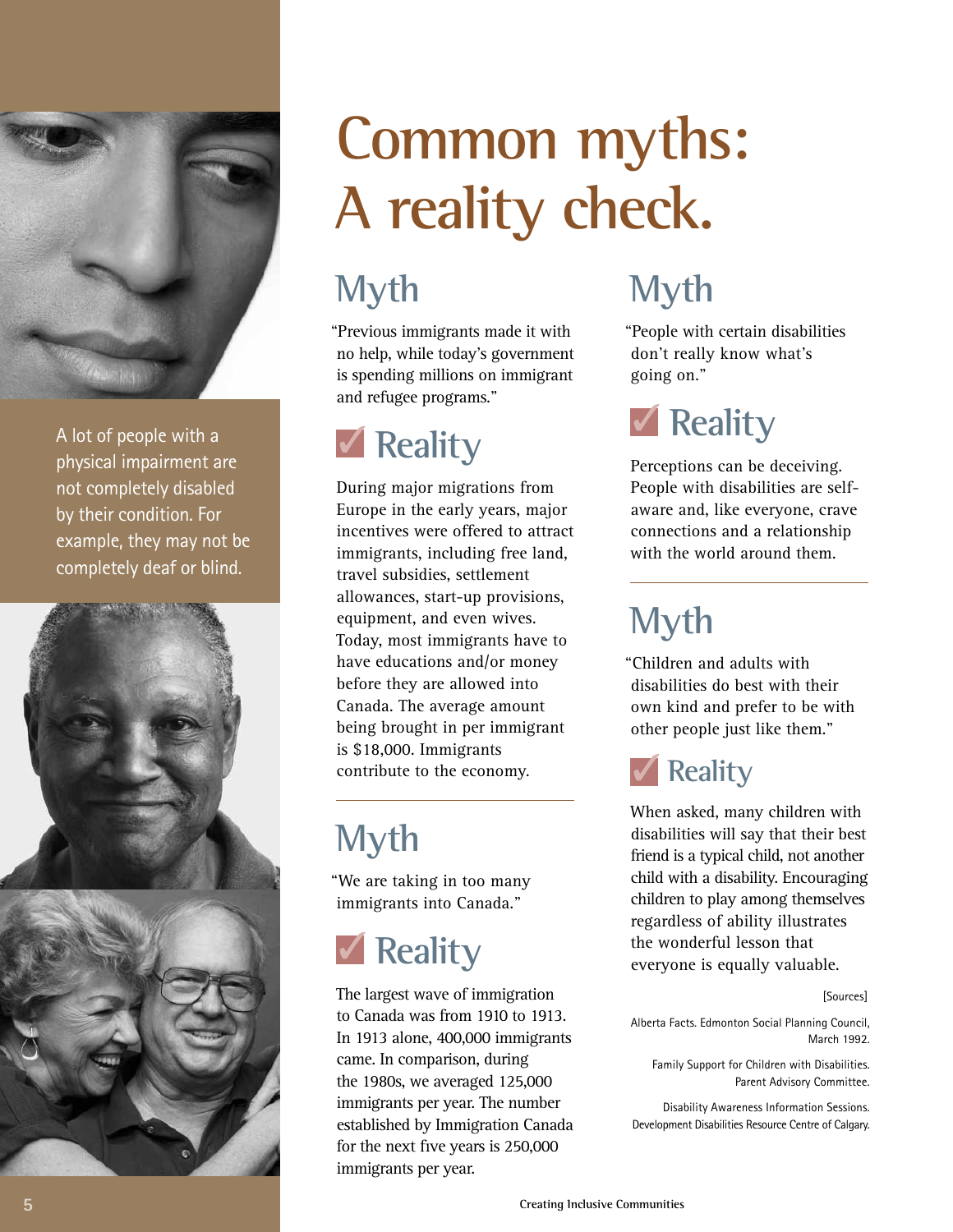## **Did you know?**

**The City of Calgary 3-1-1**  information line has over-thephone interpretation available for individuals who are not fluent in the English language and are asking for information about City programs. Just call **3-1-1.**

#### **Alberta Health Services**

has health information translated into different languages. Interpretation services are available to people when accessing their health services. Order the booklet "Inclusive Language" at **(403) 943-0205**  or TTY **(403) 943-1552.**

#### Visit **www.culturegrams.com**

to obtain information about a specific culture, or ask staff from our south office to download and print information about a specific culture for you for free.

**There is a list of ethno cultural groups in Calgary** and their associations to help connect community residents. The list is found in Cross Cultural Connections, a musthave City of Calgary document with support, resources and agency connections. Download it at **calgary.ca/arts.**

**Agencies can provide free awareness seminars** on diversity issues. See the Get Connected section of this booklet.

#### **The Inclusive Schools**

**Initiative** provides support to teachers who have children with disabilities in their classroom. Visit **www.ddrcc.com.**

**There are many groups in Calgary providing sports activities** for people with disabilities and some groups are able to do sports demonstrations on how to be inclusive in community programs. Contact David Legg

**Personal aides for special** 

at **www2.mtroyal.ab.ca.**

**needs children** get in free at any City of Calgary swimming pool and at some local movie theatres. Visit **www.access2.ca.**

#### **The City of Calgary's**  website has a demographic

profile for every Calgary community. Visit **calgary.ca.**



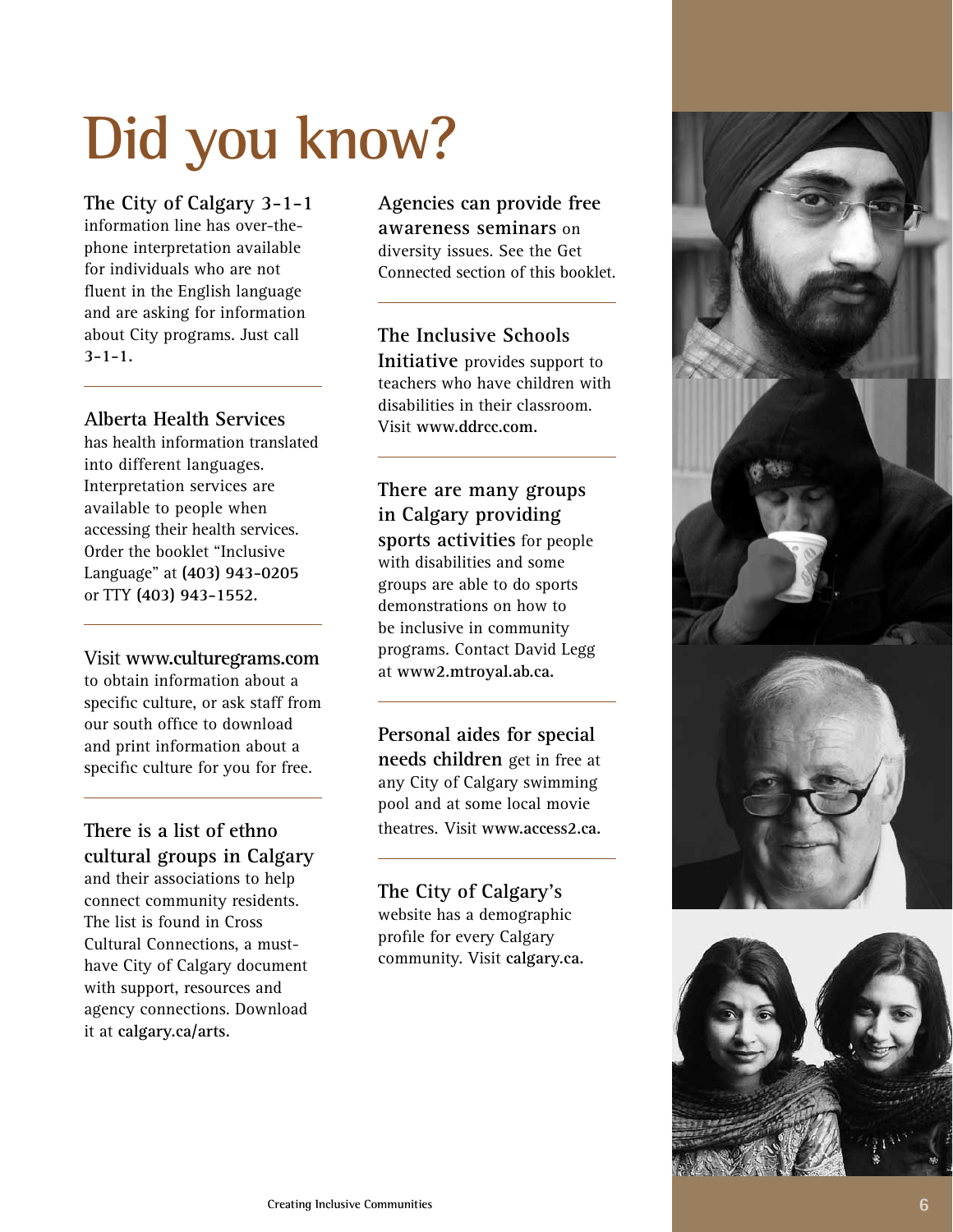

## **How inclusive are you?**

### **A checklist of criteria to increase community accessibility.**

- **1.** Is your promotional material up-to-date and written in plain language?
- **2.** Does your physical space reflect the present demographic of the Calgary community?
- **3.** Is promotional material available in another language spoken in your community?
- **4.** Is your material readily accessible (i.e. visible)?
- **5.** Is your material located outside the organization such as agencies that serve diverse populations?
- **6.** Does your mission statement state your commitment to being inclusive?
- **7.** Do stakeholders from diverse communities become involved in developing best practices? Are they part of your board, staff, group and volunteer committees?
- **8.** Are your programs and services easy to get to by way of public transportation?
- **9.** Are your programs and services readily accessible (e.g. wheelchairs, captioning, interpreters)?
- **10.** Do your programs and services consider the current economic status of the proposed participants?
- **11.** Are your programs flexible enough to accommodate the needs of diverse populations?
- **12.** Do you consider inclusion of diverse populations in planning for community events?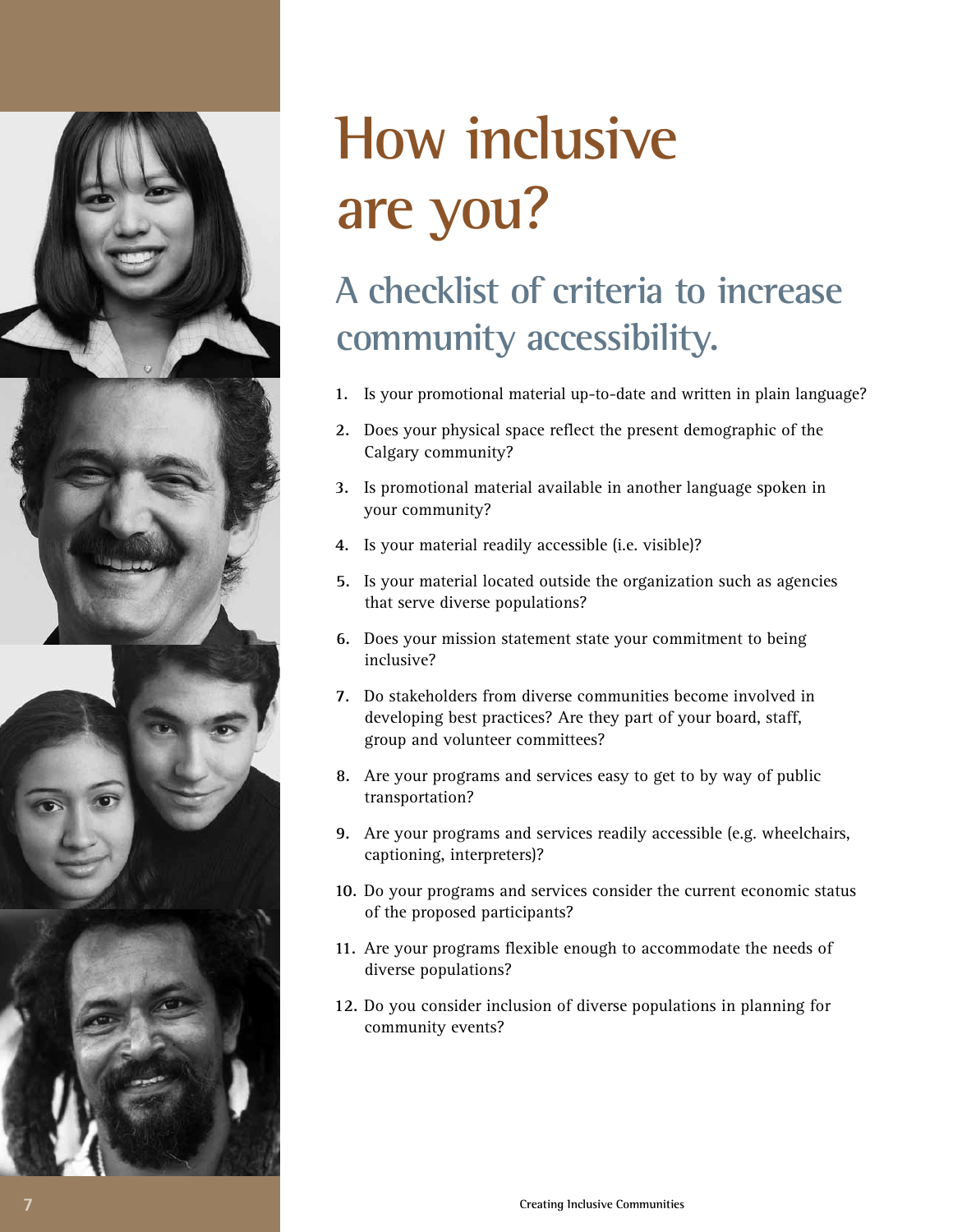## **Things you can easily do.**

- **1.** Have a plain language document consultation on your printed material. The VRRI offers free consultations to community groups. Contact Stacey Kowbel at **www.vrii.org.** A more detailed review can also be done by a plain language specialist at Literacy Alberta (Terri Peters) **literacyalberta.ca** and The Learning Centre (Laura Godfrey), **calgarylearningcentre.com.**
- **2.** Choose art, pictures, posters, etc. that reflect diversity. Download photos or clip art online or contact a local print shop for photos that reflect diversity.
- **3.** See Cross Cultural Connections (download at **calgary.ca/arts**) for a listing of local interpreters and information on how to access a language bank.
- **4.** Ensure all promotional material is at the entrance and in high traffic areas.
- **5.** Check Cross Cultural Connections for agencies that serve diverse populations.
- **6.** Volunteer Calgary offers workshops on working with diverse populations. Check their website at **www.volunteercalgary.ab.ca.**
- **7.** Be sure to include your street address, and consider including the applicable bus routes to your organization in your promotional material.
- **8.** Rent port-a-potties that are wheelchair accessible as well as wheelchair ramps. If your event or building is wheelchair accessible, say so.
- **9.** Consider providing subsidies or using a sliding fee based on income. You can also provide childcare and bus tickets.
- **10.** Include recreation programs that accommodate activities enjoyed by other cultures such as ping-pong and ethnic cooking. Remember that some cultures have a dress code that does not include swimwear, shorts or other similar apparel.
- **11.** For tips on planning inclusive events, download "Inclusive Community Organization: A tool kit" by the Ontario healthy communities coalition (under "tools") — **www.healthycommunities.on.ca.**

For a list of resources on social inclusion (inclusion in recreation and community centres), see Everybody's Welcome in the Get Connected section.

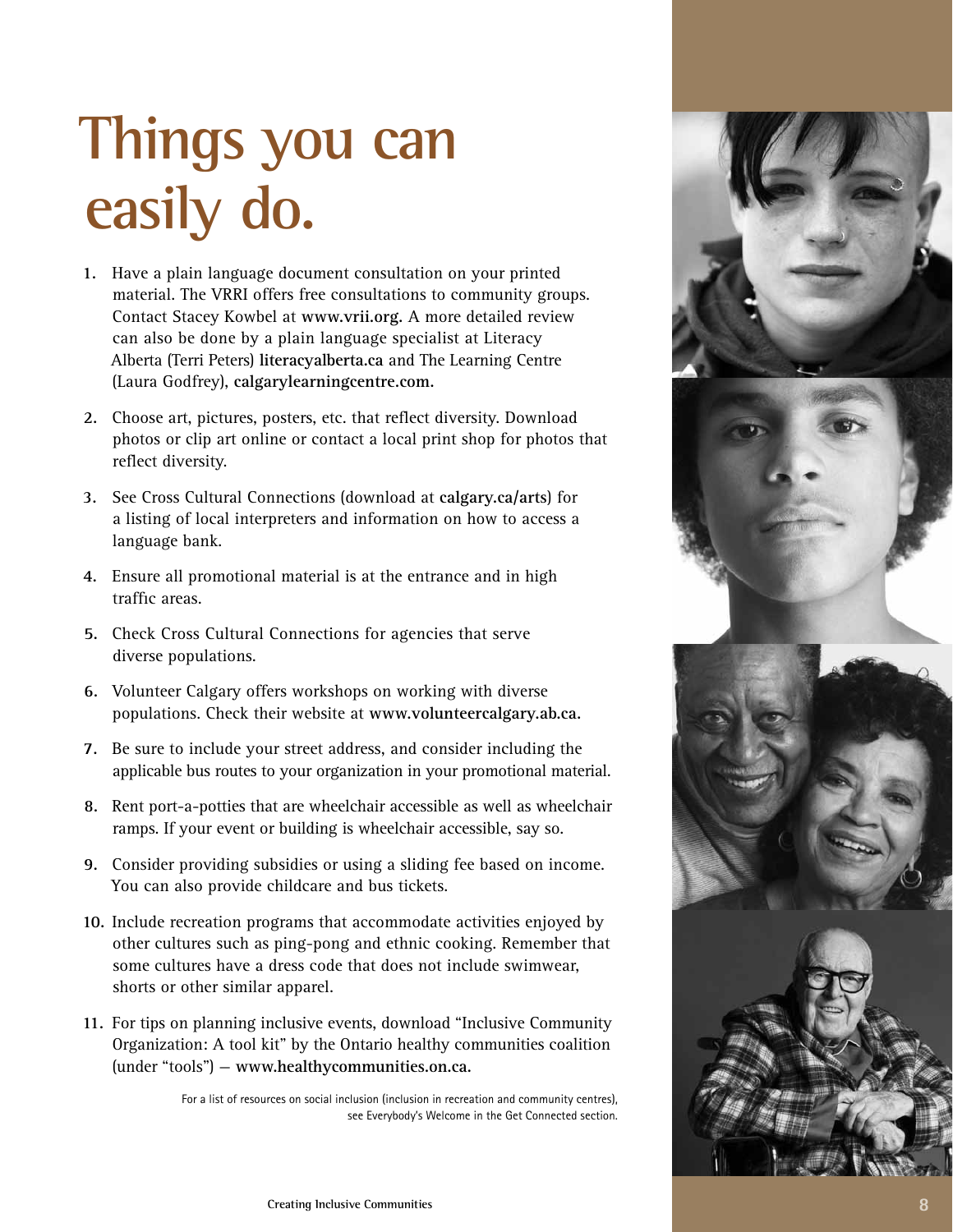

Consider celebrating other cultural holidays. You can buy a multi-faith calendar which outlines the many different celebrations from the Alberta Association for Multicultural Education. Email info@kanataint.ca or more information.



Everyone belongs™ is a social marketing initiative conceptualized by the Developmental Disabilities Resource Centre of Calgary (DDRC) to promote the inclusion of all people in our workplaces, schools and communities – everybodybelongs.com.

## **Get Connected**

#### **Agencies**

**Alberta Association of Immigrant Settlement Services (AAISA)** provides a list of settlement agencies, information and resources for new Canadians. For copies, call **(403) 680-1772** or visit the website at **www.aaisa.ca.**

**Committee on Race Relations & Cross-Cultural Understanding – www.crrccu.org.**

**Developmental Disabilities Resource Centre of Calgary (DDRC)** Support for those with developmental disabilities and a resource centre to the general public on accessibility and inclusion. **(403) 240-3111** or **www.ddrcc.com.**

**Disability Links – Alberta Senior & Community Supports**  A good, broad site of connections for all ages. **www.seniors.gov.ab.ca.**

**ESL Cooperative Ministries** works with churches involved in ESL language support and ministry. **www.eslcooperative.ca.**

**Ethno-Cultural Council of Calgary.** An umbrella organization providing support to ethno cultural groups and addressing racial discrimination. **ecccalgary.com.**

**Family Support for Children with Disabilities – www.calgaryandareacfsa.gov.ab.ca.**

**Persons with Developmental Disabilities (PDD)** provides referrals to adults. **(403) 2297-5011** or **www.calgary-pdd.org.**

**Vocational Research & Rehabilitation Institute (VRRI)** has a library available for research and plans to develop a plain language resource centre. **www.vrri.org.**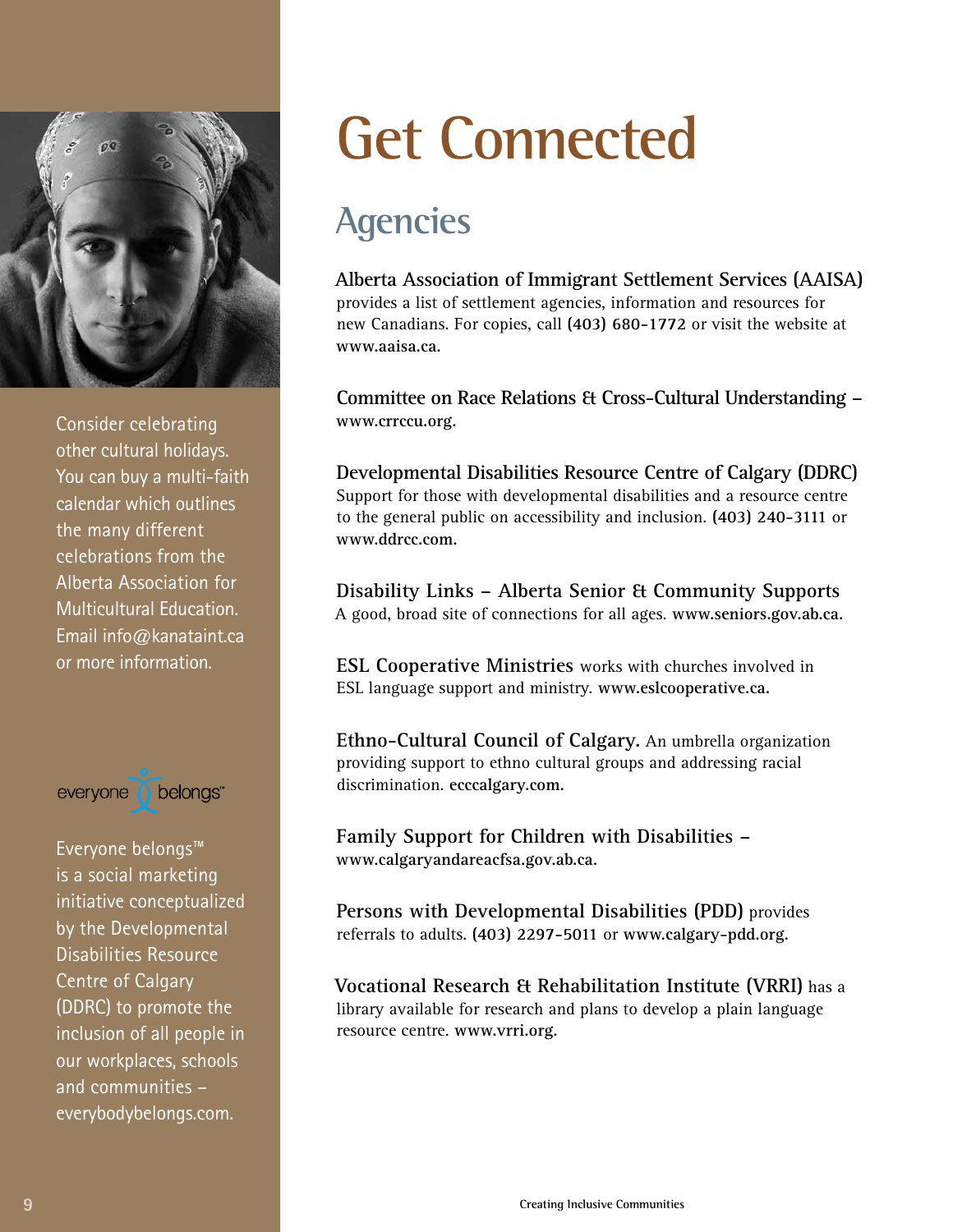## **Get Connected**

#### **Resources**

**Alberta Committee of Citizens with Disabilities – www.accd.net.**

**Alberta Council of Disability Services – www.acds.ca.**

**Cultural Cues.** A resource guide to help seniors from six ethnocultural seniors' groups (Chinese, Filipino, Hispanic, Korean, Sikh and Vietnamese) – **calgary.ca.**

**Cultural Mapping Tool Kit.** A self-assessment guide for human service organizations.

**Directory of ESL Programs and Services for immigrants and international students** offered by various institutions – www.immigrantservicescalgary.ca.

**Every Body's Welcome.** A list of social inclusion resources including tool kits and manuals for the inclusion of different groups. **sparc.bc.ca.**

**Expanding the Circle.** Information on the concept of race and racism – **www.socialjustice.org.**

**Recreation Discovery,** a recreation resource directory for people with disabilities. **calgary.ca.**

**Resources on Diversity & Inclusion.** Includes a booklet "Speak-Up" with examples of how to respond to everyday bigotry in different situations. **www.tolerance.org.**



Cross-Cultural Connections is a must have City of Calgary document with support, resources and agency connections. calgary.ca/arts.